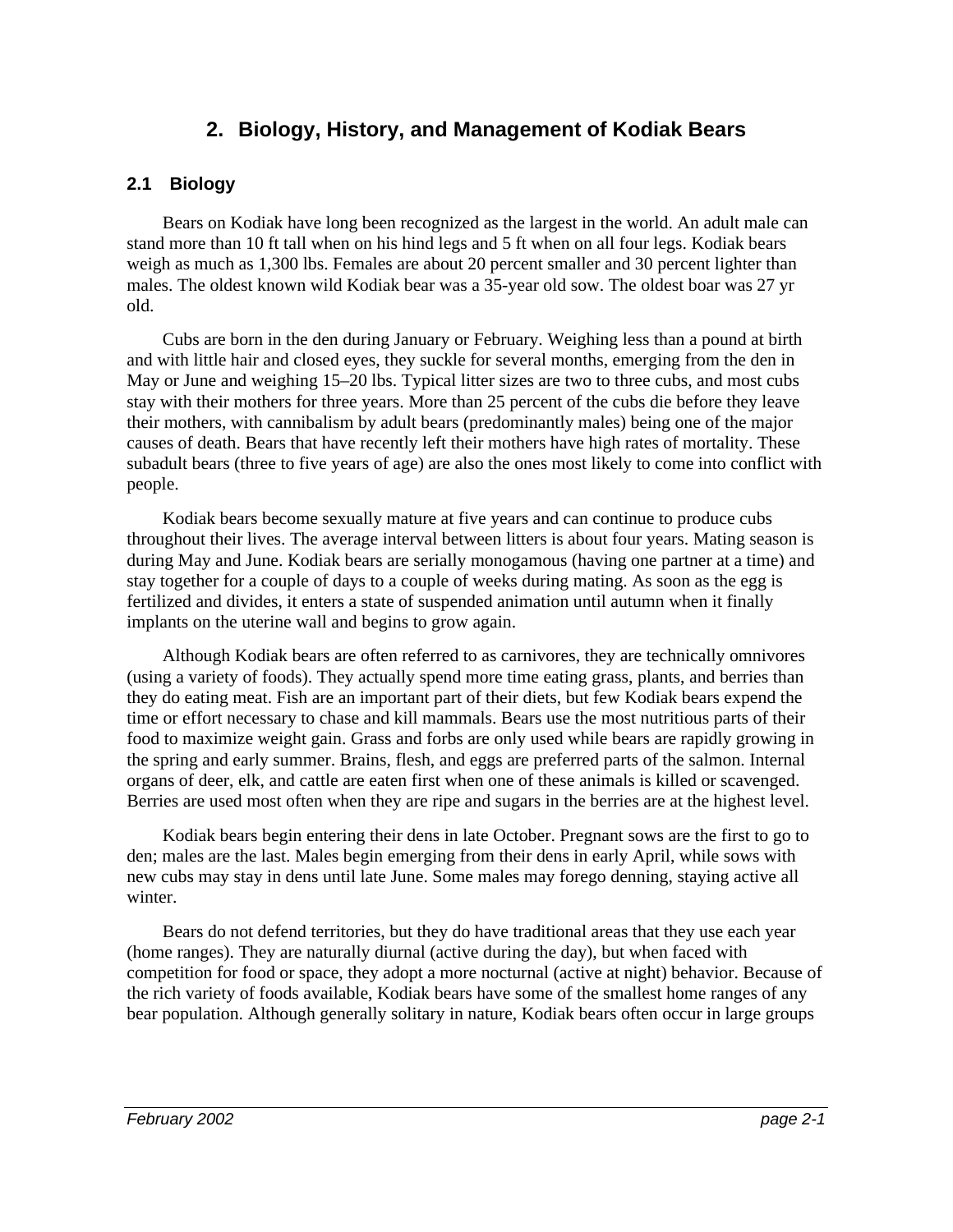in areas of concentrated feeding. Because of this, they have developed a complex language and social structure. Only one person has been killed by a bear on Kodiak in the past 70 years, and about once each year a bear injures a person.

#### **2.1.1 Kodiak Bear Research**

During the past 40 years, biologists have learned much about Kodiak bears. In the early 1960s, biologists began gathering baseline biological information on bears (Troyer 1962). As they refined methods of capturing and marking bears (Troyer et al. 1962) and incorporating radio telemetry in 1967 (Berns and Hensel 1972), biologists became more efficient at estimating bear movements and density. Their studies also provided the first objective data on sex and age ratios (Troyer and Hensel 1969), reproduction (Erickson et al. 1968; Hensel et al. 1969), litter sizes (Troyer and Hensel 1964), behavior (Troyer and Hensel 1964), cannibalism (Troyer and Hensel 1962), dentition (Troyer and Hensel 1969), and denning (Lentfer et al. 1972).

During the 1980s and 1990s, there was another surge of baseline and applied bear research on Kodiak. Extensive use of radiotelemetry on bears living near Terror Lake (Smith and Van Daele 1990), on southwest Kodiak Island (Barnes 1990), on the Aliulik Peninsula (Barnes and Smith 1997), and on the Spiridon Peninsula revealed denning, feeding, movement, and reproductive history patterns. Lip tattoos and ear tags were applied to 401 bears between 1982 and 1997 to investigate mortality rates and movements of bears that were not radio-collared (Smith and Van Daele 1990). Perhaps the most significant result of this massive amount of research was development of an objective method of measuring bear population densities and trends on specific parts of Kodiak Island (Barnes et al. 1988).

### **2.2 History**

Kodiak's geologic character is not conducive to preserving fossil evidence, so there is no way to confirm how long bears have been on the islands. Kodiak bears have, however, been isolated from other bear populations since the last ice age (about 12,000 years ago) and during that time have developed into a unique subspecies: *Ursus arctos middendorffi*. A detailed account of the history of bears on Kodiak can be found in the monograph *The History of Bears on the Kodiak Archipelago* (VanDaele 2002). The following historical information is excerpted from that document.

# **2.2.1 Alutiiq People**

Humans first arrived on the islands approximately 7,500–8,000 years ago, and paleontologic evidence of Kodiak bears is found in some of the oldest midden sites of these ancient Alutiiq people. At that time, the Alutiit hunted bears, using their meat for food, hides for clothing and bedding, intestines for rainproof parkas, long bones for tools, and teeth for adornment. Because of the spiritual relationship between the bear and the Alutiit, skulls were left in the field. Because it was the only large land mammal on the archipelago available, the bear was an important subsistence food for the Alutiit.

Bears were usually stalked by groups of two or three hunters armed with bows and arrows. The bear arrow was about 32 in. long and had a barbed bone point 7 in. long with an inserted end blade of slate. If the bear attacked, the hunters defended themselves with spears. Archeologists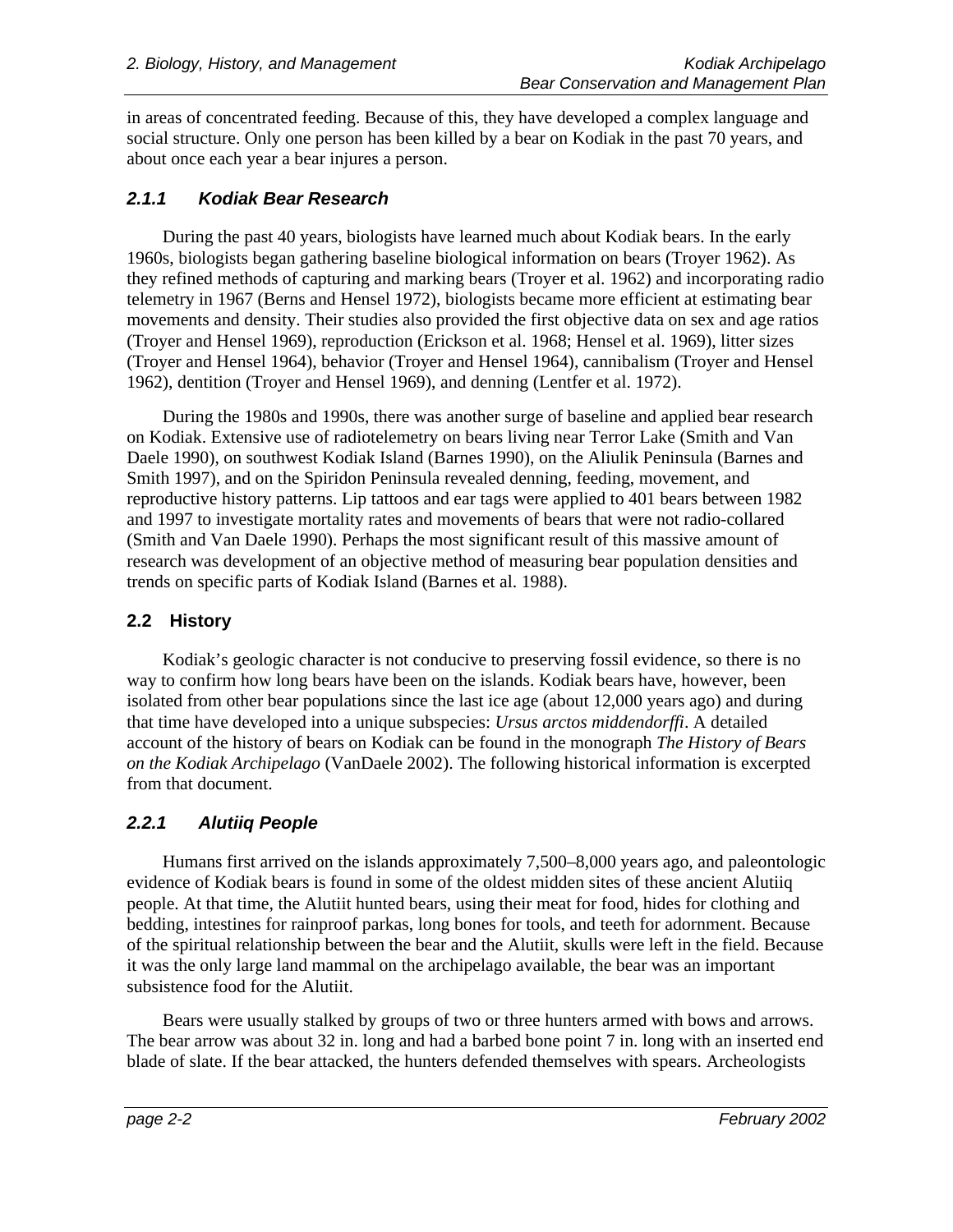suspect that there were 65 villages and about 8,000 people on the archipelago by the early 1700s (Clark 1968). Fetishes and other artistic renditions of bears occur in archaeological sites on Kodiak as old as 2,500 years. Myths and traditional stories about bears are common in all Alaska Native traditions, and those recorded from the Alutiit are similar to stories told by Yup'ik elders in western Alaska and by Alutiiq elders. The main themes of the myths revolve around the similarity between bears and humans, including the ability of bears to change into people and vice versa, and the mystical nature of bears because of their proximity to the spirit world.

#### **2.2.2 Russian Occupation and American Acquisition**

Russia's Bering expedition bypassed Kodiak in 1741, but in 1784, Russians actually landed on the island. Soon thereafter a flood of independent trappers and Russian entrepreneurs came to the area to capitalize on the abundant fur resources. Bear hides were considered a "minor fur" and sold for about the same price as river otter pelts (\$10 each). The number of bears harvested increased substantially when sea otter populations declined. After the United States acquired Alaska as a territory in 1867, bear harvests on Kodiak increased, peaking at as many as 250 bears per year. When commercial fishing activities increased in the late 1880s, and canneries proliferated throughout the archipelago, bears were viewed as competitors for the salmon resource and were routinely shot when seen on streams or coasts.

#### **2.2.3 First Conservation Efforts**

Around the turn of the last century, sportsmen and scientists recognized the Kodiak bear as the largest in the world. They also voiced their concern that bear populations were overharvested and were suffering the fate of other well-known big game animals around the world. One of the nation's first conservation organizations to address these concerns was the Boon and Crockett Club; the group lobbied for federal legislation to enforce wildlife regulations. The Game and Wild Bird Preservation and Disposition Act of 1900, also known as the Lacey Act, set the foundation for the first legal protection of much of America's wildlife, including Kodiak bears. The bears also benefited from laws designed to protect salmon from increasing harvests, including establishment of the Afognak Island Forest and Fish Culture Reserve in 1892.

#### **2.2.4 Volcanic Eruption**

Kodiak's ecosystem changed suddenly and drastically on June 6, 1912, when Mount Katmai (*Novarupta*) erupted. A series of three major eruptions blew six cubic miles of the mountain into the air, depositing as much as a foot of ash on Afognak Island and on northern Kodiak Island. Winds drifted the ash, and rains washed it into lakes, completely filling some lakes that were as deep as five feet. Residents reported that many animals, including bears, were blinded and made bold by hunger. Salmon-spawning was seriously impacted; a few salmon, however, were still able to return during the summer and were available for bears. Vegetation was quick to recover, and the ash was credited with increasing productivity of grass, shrubs, and especially spruce in later years. While the eruption had a major impact on the bears on the northern islands, it was not detrimental to the entire population.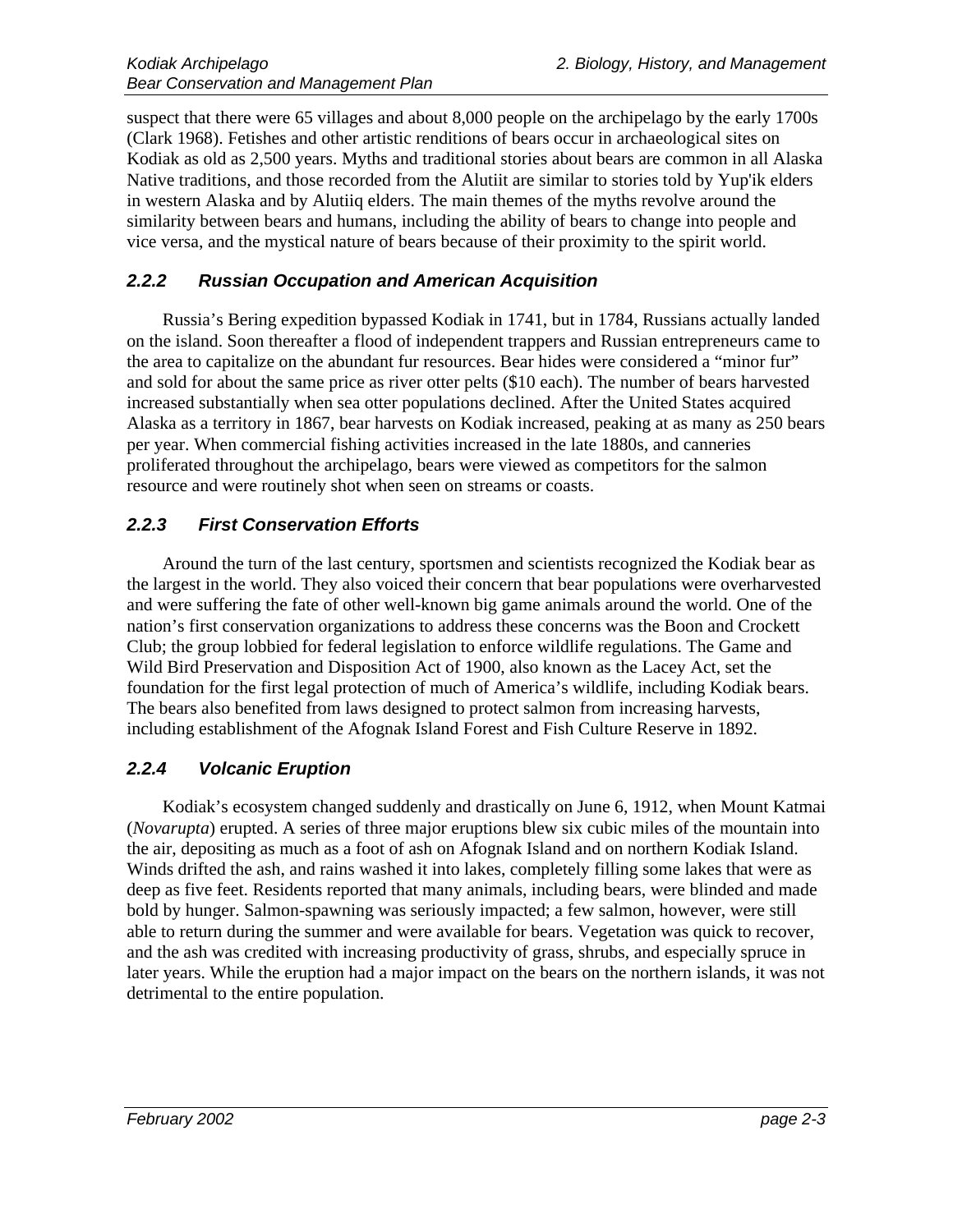# **2.2.5 Harvest Regulations**

Professional interest in guided Kodiak bear hunts, and a concern for unregulated resource use in frontier lands such as Alaska, prompted the territorial government's newly established Alaska Game Commission to abolish commercial bear hunting (selling the hides) on the archipelago in 1925. A limit of three harvested bears per year was established, and, in 1926, bear harvesting was prohibited during the summer months, except for in defense of life or property (DLP). The new regulations limiting harvest to three bears per hunter applied to the Alutiit as well. The Commission also required that any nonresident hunter in Alaska be accompanied in the field by a registered big-game guide. As professional guiding was implemented along with other hunting regulations, many guides became successful because of Native knowledge and experience in guiding.

At about the same time, the commission, in conjunction with local Kodiak sportsmen's groups, took an active role in increasing the diversity of the archipelago's wildlife by importing Sitka black-tailed deer, Roosevelt elk, muskrat, beaver, mountain goats, and snowshoe hares. In 1932, the commission prohibited bear hunting on Afognak Island, and for the next eight years that island was managed as a bear sanctuary.

# **2.2.6 Conflicts with Cattle**

The impacts of the new regulations seemed to restore bear populations on the Kodiak archipelago. By the 1930s, ranchers on northeastern Kodiak Island reported an increase in bear problems and demanded action. The Game Commission sent a biologist and a team of hunters to eliminate problem bears on the ranches in 1939, and seven bears were killed. In their final report, however, the agents discouraged the idea of further bear-control efforts. They suggested managing the island primarily for "fur, fish, and game" resources, including bears, but managing it in such a way that individuals could continue to defend their livestock. As a consequence of the agents' report, the Game Commission did not liberalize bear-hunting regulations nor did it pursue any further active bear control.

# **2.2.7 Kodiak National Wildlife Refuge and World War II**

To address the dilemma of conserving bears while protecting cattle and residents, President Franklin D. Roosevelt established the Kodiak National Wildlife Refuge (KNWR) by Executive Order in 1941. The refuge withdrew 1,957,000 acres from unreserved public domain to preserve the natural feeding and breeding range of bears and other wildlife. The area encompassed all of Uganik Island and most of southern and western Kodiak Island, except for the Karluk Indian Reservation. A one-mile shoreline strip, included within the refuge boundary as described by executive order, remained open for settlement, sale, or other disposition under the public land laws applicable to Alaska, or to classification and lease for fur farming or other purposes. In 1958, these exceptions involving the shoreline strip were removed through a public land order.

World War II brought an unprecedented increase of people, structures, and activity to Alaska. The population of Kodiak city swelled from about 400 to more than 20,000. A submarine base, an air station, a fleet weather command, and an army command post were established near Buskin River. Remote submarine and aircraft observation posts were developed on numerous islands and capes in the archipelago. The Army also developed logging operations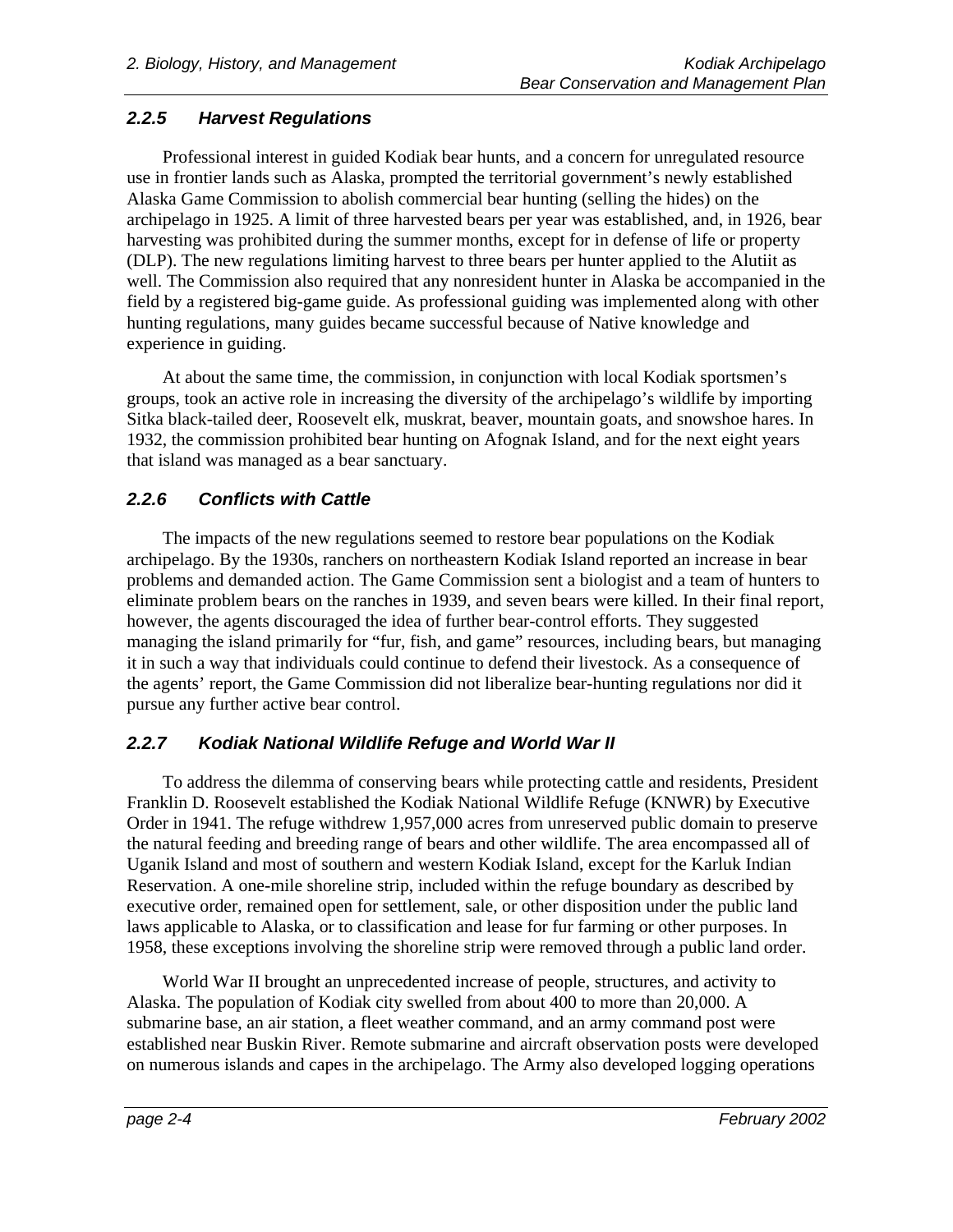on Afognak Island. While sport hunting for bears declined during the war, indirect impacts on bears abounded, and, in 1942, the Game Commission reduced the bag limit on the archipelago to one bear per year.

Refuge establishment and the war did little, however, to quell the concerns about bears preying on salmon. During the 1940s, the sockeye escapement on the Karluk River dwindled, and bears were cited as a leading cause of the decline. One study indicated that bears killed a third of the salmon entering the Karluk River before they had a chance to spawn, resulting in a loss of \$3 million per year. Fishermen called for bear control, and sportsmen across the nation lobbied against it. Follow-up studies revealed that bears did kill a large number of salmon, but the vast majority (98 percent) were fish that had already spawned, and that the impact of bears on future salmon runs was minimal. After considering these diverse opinions and results of the studies, as well as the concerns of fishermen and continued concerns about bear-cattle interactions, the Alaska Game Commission again opted to forego any bear control or huntingseason liberalization. It did, however, pass a new regulation in 1957 that protected maternal female bears statewide. The next year, that protection was extended to also include dependent cubs.

#### **2.2.8 Changes in Alutiiq Use of Bears**

The Alutiit continued to subsistence hunt for bears after the first harvesting regulations were developed in 1925. (See chapter 4, section 4.2, for more information on the history of subsistence hunting.) Gradually, however, subsistence hunting for bears diminished, in part due to more complex regulations and a burgeoning deer population, which provided an alternate source of red meat. Some Alutiiq hunters continued their traditional harvest activities through the 1940s, '50s, and '60s. Bear hides, meat, and other parts were used locally, and some hides were sold for income<sup>3</sup>. Legally sanctioned subsistence bear hunting was opened by the State of Alaska from 1985 through 1987, but there appeared to be little interest. In 1997, the subsistence bear hunt was reinstated under federal management, with a limited number of permits available to each of the Kodiak archipelago villages (see section 2.2.9).

#### **2.2.9 After Statehood**

Alaska achieved statehood in 1959 and assumed responsibility for managing the state's wildlife. The Game Commission's successor, the Alaska Board of Game, reduced bear-hunting seasons on Afognak and Raspberry islands and on KNWR. They also implemented a hidesealing requirement, established a tag fee for nonresident bear hunters, and stationed a game biologist in Kodiak. At the same time, the board liberalized bear seasons on nonrefuge lands on Kodiak Island and initiated another investigation into bear-cattle problems on northeastern Kodiak Island.

During the 1960s, state biologists worked with ranchers along the Kodiak road system to examine and reduce the predation problem. During the project, 15 bears were killed by agents, and several more were killed by hunters and ranchers. Biologists reported cattle and bears as not compatible. Potential solutions included poisons, fences to isolate cattle ranges, and reduction of land disposals in areas with bears.

 $\overline{a}$ <sup>3</sup> Information provided by Sven Haakansen, Sr., born in Ouzinkie and presently living in Old Harbor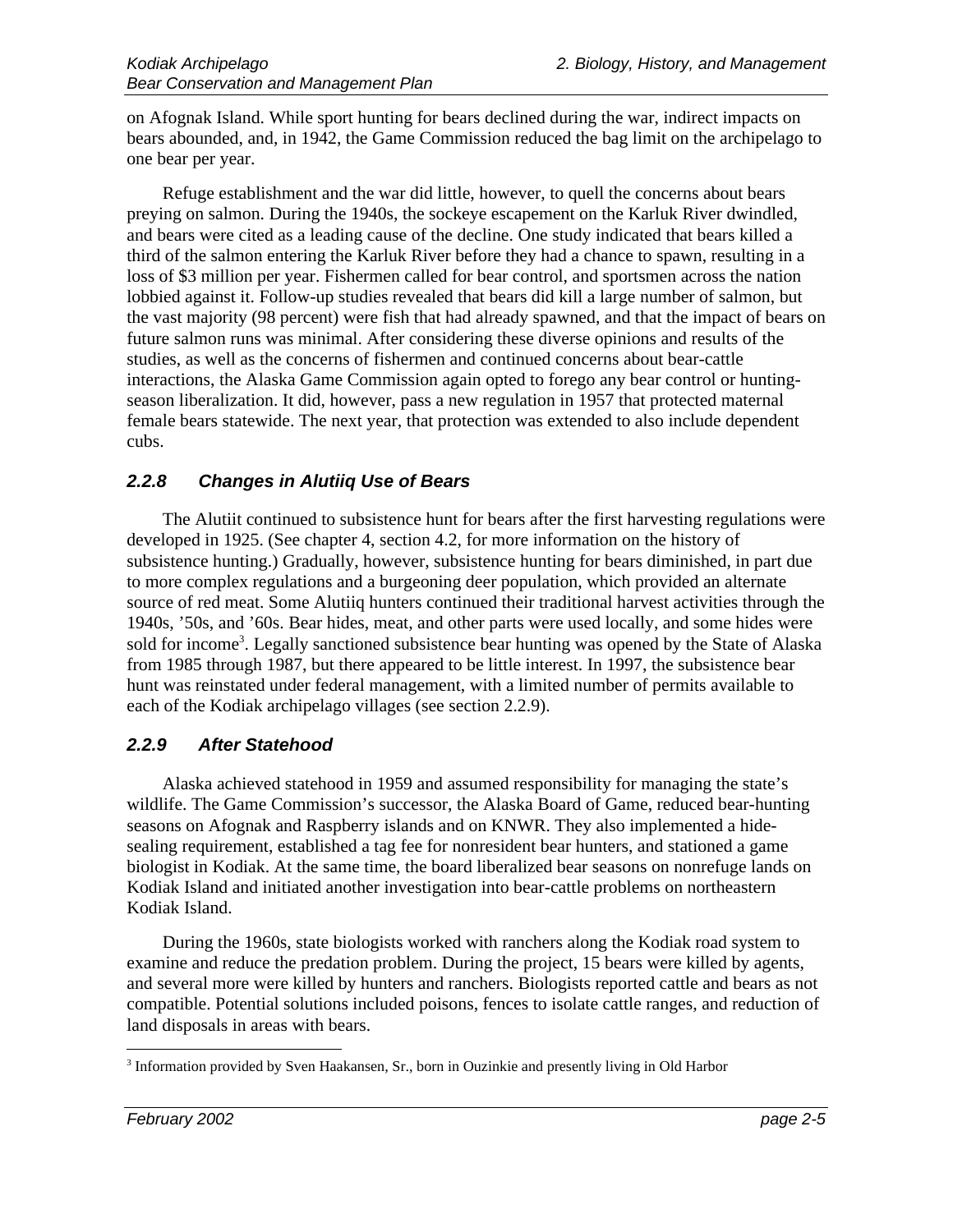Sportsmen concerned about bears being killed because of conflicts between bears and cattle published articles that described a "secret" state-sanctioned program that employed the use of fighter pilots to shoot bears from the air. There was also a detailed description of the ground efforts by biologists and the ongoing anti-bear campaign by ranchers. In spite of this public pressure, the state continued its involvement in dispatching problem bears and attempted to capture and move some bears. From 1966 through 1969, the state authorized the use of dogs to hunt bears on northeastern Kodiak Island.

Same-day airborne hunting was prohibited in 1967. In that same year, hunters were required to bring the skulls of harvested bears out of the field, and, in 1968, skull-sealing was required. Population studies around Karluk Lake suggested the local harvest was excessive, so the drainage was closed to fall bear hunting in 1967 (by emergency order) and 1968 (by regulation). In an additional effort to better distribute bear harvests on the refuge, a permit-quota system was established in 1968. In 1969, the bag limit for bears was reduced to one bear per four years, and, for most of the archipelago, the winter hunting season was eliminated.

In late 1970, the state issued a policy curtailing bear-control programs. Ranchers suffering losses could continue to take bears in DLP, but could not shoot bears from airplanes or poison them. Sport hunting was to be the primary means of reducing bear numbers, and hunting regulations were liberalized. Ranchers were upset with the decision and continued to devise ways to protect their livestock without government intervention.

# **2.2.10 Federal Legislation**

Discovery of the Prudhoe Bay oil field and a national surge of environmental awareness resulted in new legislation that affected Kodiak. In 1971, the Alaska Native Claims Settlement Act (ANCSA) resolved many long-standing land issues with aboriginal Alaskans statewide. The impacts were felt strongly on the archipelago as large areas of the coastline (the Karluk River drainage; Sitkalidak, Spruce, and Whale islands) and most of the forested areas of Afognak and Raspberry islands were conveyed to Native corporations. Federal management of the National Forest lands on Afognak was threatened, and KNWR lost control of 310,000 acres of prime bear habitat (more than 17 percent of refuge lands). Other pertinent new legislation included the Wilderness Act, the Endangered Species Act, the National Environmental Policy Act, and the Marine Mammals Protection Act. Also in 1972, the government review found that as much as 97 percent of the refuge qualified as wilderness under the guidelines of the Wilderness Act.

Sharp increases in the demand for bear-hunting permits occurred in 1972 and again in 1973. Restrictions in season length on the Alaska Peninsula and the loss of polar bear hunting due to the Marine Mammals Protection Act were partially responsible for the surge. In 1975, the state created 19 exclusive guiding areas on the archipelago. The state also began distributing most of the bear hunting permits on Kodiak Island by lottery. Twenty-six hunt areas were established, Alaska residents were allocated at least 60 percent of the permits, and all harvested bears had to be inspected by a state biologist in Kodiak.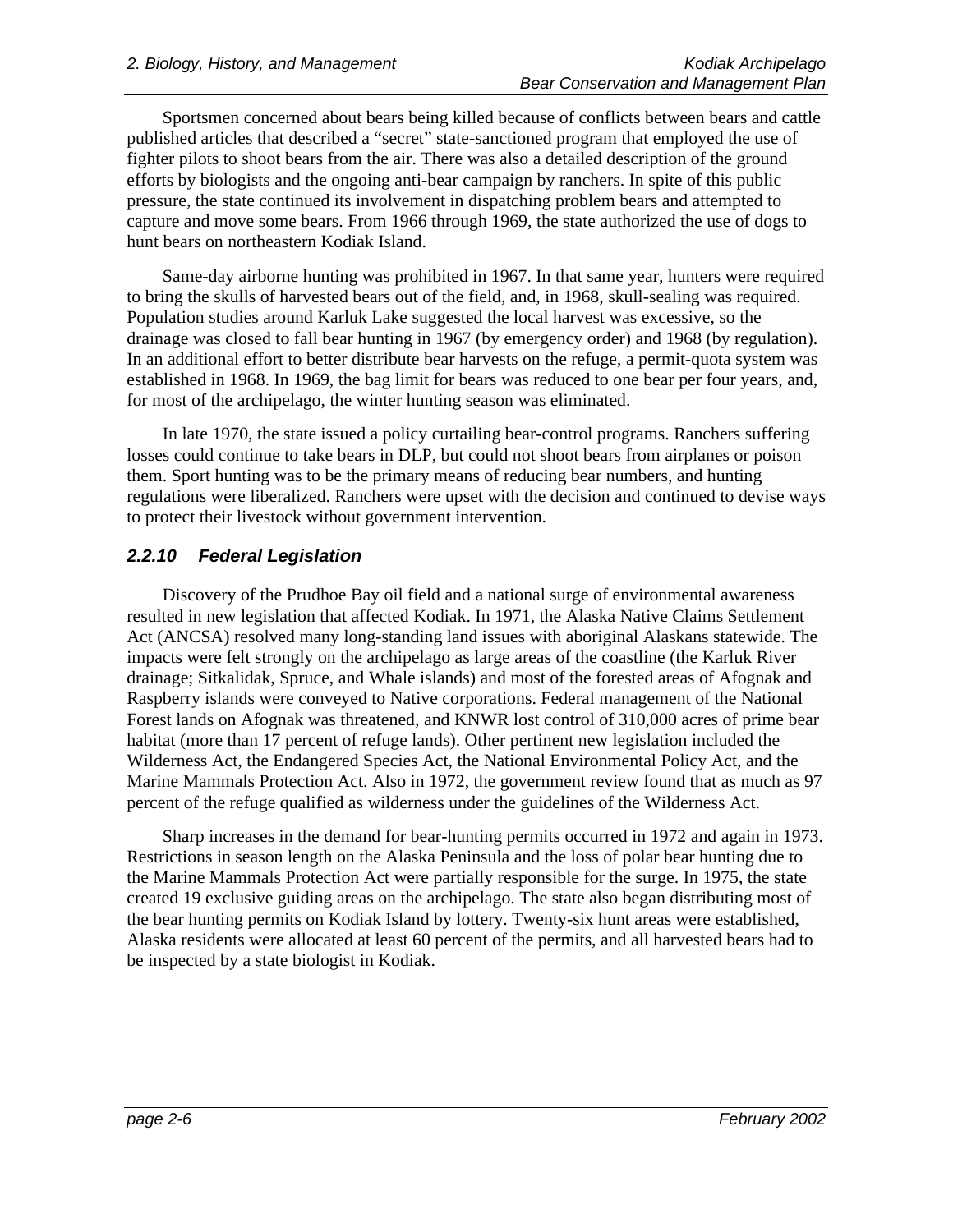# **2.2.11 Draft Management Plans**

To address the changing relationships and uses of bears, the Alaska Department of Fish and Game (ADF&G) developed a series of draft management plans for bears on the Kodiak archipelago in 1977. The plans called for specific management priorities, including areas that would provide high-quality hunting conditions, areas where bear conflicts with livestock and

people would be minimized, and areas that would be managed to provide opportunities to view and photograph bears. In spite of the effort and public input involved in developing these plans, the Board of Game did not formally adopt them.

# **2.2.12 Timber Harvest**

The USDA Forest Service (USFS) started planning the first timber sale on Afognak Island in 1966. Many local citizens were surprised by the plan to renew logging on Afognak after a 25 yr hiatus, and they were opposed to clearcut harvesting, noting the slow regeneration times for trees that had been previously cut from the island. In response to these protests, and because of the newly established National Environmental Policy Act, USFS delayed the sale and drafted an environmental impact statement. Projected impacts on bears included disturbance by logging activities and road traffic, disruption of salmon feeding areas, increased hunter access, and increased bear-human encounters resulting in bears being killed in DLP situations. Finally, in 1975, USFS began construction of a logging road between Kazakof (Danger) Bay and Discoverer Bay, and timber harvesting began in 1977.

Under ANCSA's provisions, the Native villages of Afognak, Kodiak, and Ouzinkie selected many of the prime forest lands on Afognak Island as well as many of the coastal areas. Koncor Forest Products began managing timber harvests on Kodiak and Ouzinkie lands in 1978, and the next year Afognak Native Corporation took over management of its recently acquired lands. Passage of the Alaska National Interest Lands Conservation Act (ANILCA) in 1980 added the northwestern portion of Afognak Island to the refuge, but it also curtailed USFS management on the island. In subsequent years, the rate of timber harvest was greatly accelerated over original projections.

# **2.2.13 Hydroelectric Development**

In 1979, the Federal Energy Regulatory Commission began working on an environmental impact statement for the Terror Lake hydroelectric project. The project was to include an earthen dam on Terror Lake o KNWR and a six-mile–long tunnel through a mountain ridge to a penstock and powerhouse in the Kizhuyak River drainage. The proposed project was to be the first significant invasion of inland bear habitat on Kodiak Island. To address the opposition encountered from the public and agencies, a mitigation settlement was negotiated in 1981. The settlement was precedent-setting in its scope, providing for studies of project impacts on salmon, mountain goats, and bears during the three years of construction and two years of operation of the project. It also set aside most of the state and Kodiak Island Borough lands on the Shearwater Peninsula to be managed as wildlife habitat (including a livestock-grazing prohibition) and established the Kodiak Brown Bear Research and Habitat Maintenance Trust (also called the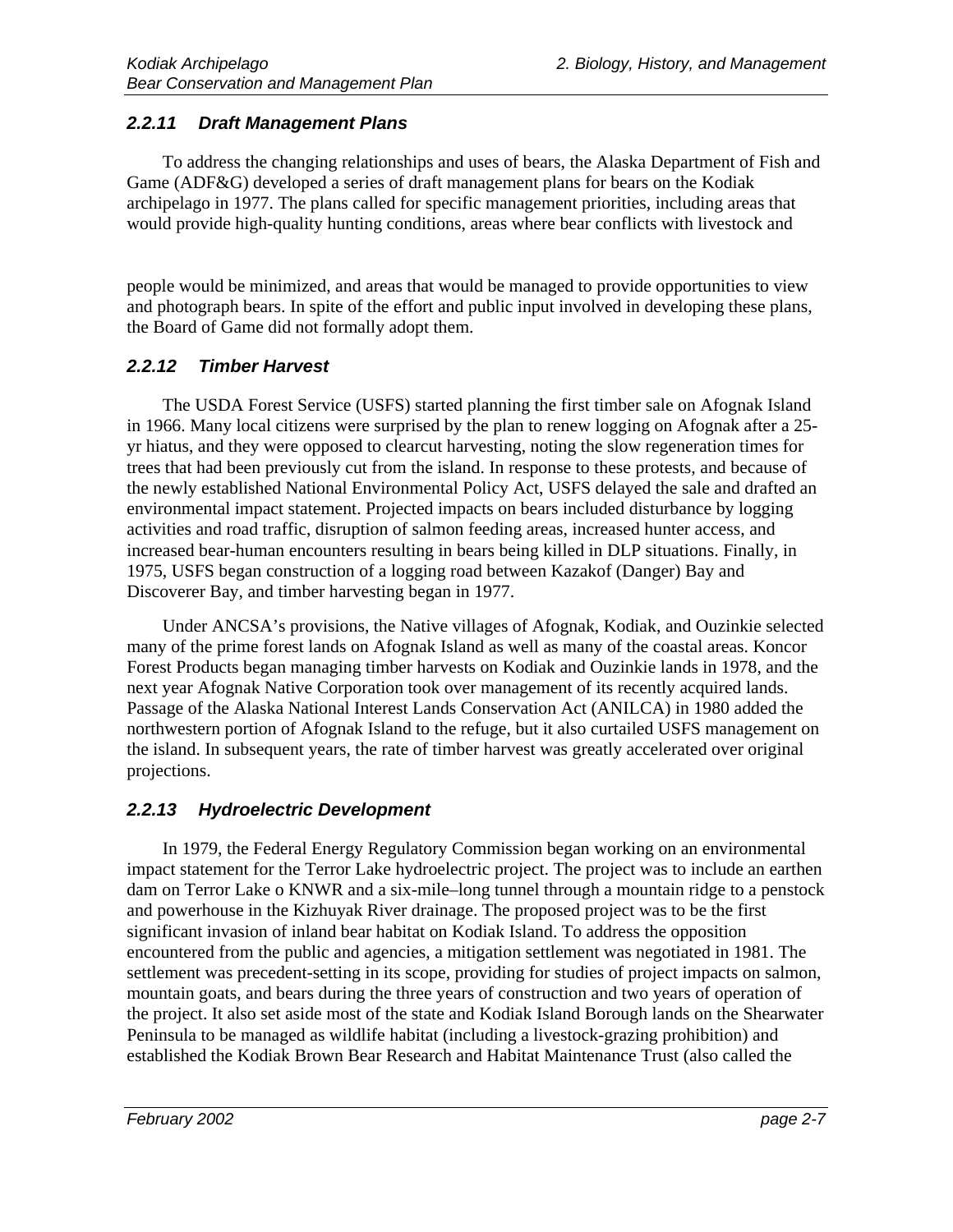Kodiak Brown Bear Trust). The Kodiak Brown Bear Trust is a 501(c)3 nonprofit corporation created as part of the 1981 mitigation agreement (see Appendix S) between U.S. Fish & Wildlife Service (USFWS) and the Alaska Industrial Development Authority that allowed the construction of the Kodiak Electric Authority's Terror Lake Hydroelectric Project within the boundaries of KNWR. In the end, the forethought and planning were successful, and there were few negative impacts on bears that could be directly related to the Terror Lake hydroelectric project.

# **2.2.14 Increased Research Efforts**

Human alteration of bear habitat on Kodiak and Afognak islands spurred renewed interest and funding for bear research on the archipelago, resulting in a surge of baseline and applied bear research on Kodiak through the 1980s and 1990s. Extensive use of radiotelemetry on bears revealed denning, feeding, movement, mortality rates, and reproductive history patterns. Perhaps the most significant result of the research was development of an objective method of measuring bear population densities and trends on specific parts of Kodiak Island. Application of this technique to several parts of Kodiak Island, along with some extrapolation to the rest of the archipelago, provided the first refined estimate of bear numbers (2,980) and density (0.62 bears per square mile).

Another significant event for bears in the early 1980s was a surge in the deer populations throughout the archipelago. By that time, deer had occupied all available habitat with an estimated population in excess of 100,000 and a peak harvest in 1987 with an estimated 13,791 deer killed by 6,022 hunters. Some bears actively preyed on deer, especially when they were concentrated on winter and late-spring ranges along the coast; in most cases, however, such predation seemed opportunistic at best. The number of bear-human encounters grew steadily, and it was evident that individual bears quickly discovered techniques to claim hunter-killed deer in the field and at campsites. Increasing encounters translated into more DLP bear mortalities. Efforts to educate hunters about bears were accelerated, with an emphasis on ways to avoid bear encounters and how to handle them if they occurred.

# **2.2.15 Oil and Gas Development**

Commencing prior to 1976, a series of oil and gas lease sales have been attempted or conducted on either side of the Kodiak archipelago. Estimated recoverable reserves range between 150 million and 1.9 billion barrels of oil and as much as 2.920 trillion cubic feet of natural gas on the east side of the archipelago. Mean projections for the Shelikof Strait, on the west side of the archipelago, are 120 million barrels of oil and 680 billion cubic feet of gas. In all cases, the natural gas is characterized as "wet," or containing high proportions of volatile liquids, which would have to be separated and either re-injected into the field or transported.

Evaluation by the federal Minerals Management Service of the impacts from developing these resources included identification of 15 potential onshore sites on the east side of Kodiak Island, including several in KNWR, with other unspecified potential sites on the west side of Afognak Island and northwestern Kodiak Island.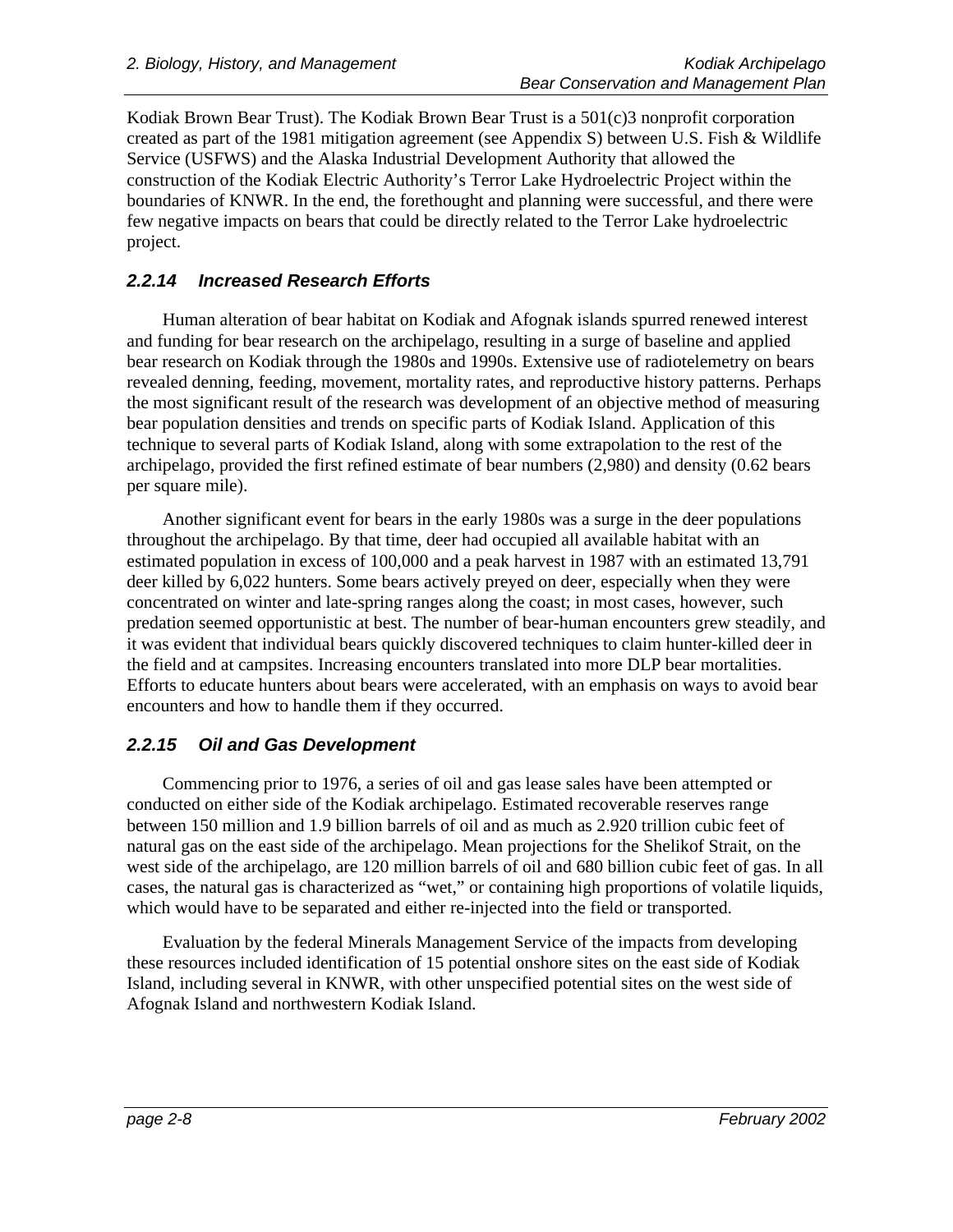No past hydrocarbon lease sale resulted in hydrocarbon field development; this is due to either failure to discover recoverable deposits in the Shelikof Strait (Lease Sale #60) or limited interest on the part of the oil industry because of the projected difficulty of operations with thencurrent technology on the east side of the archipelago. However, because of recent advances in deep-water drilling technology and acoustic survey techniques, along with the growing energy shortages in the nation, the region may be reconsidered for exploration and development in the future.

Predicting the configuration and impacts of hydrocarbon development on the archipelago may be as difficult as projecting the likelihood of discovering recoverable reserves if drilling occurs. Should hydrocarbon development take place, however, it is likely that impacts, on the bears and their habitat, of the development and associated human activities will become significant aspects of all bear-management considerations.

#### **2.2.16 Exxon Valdez Oil Spill**

In 1989, the oil tanker *Exxon Valdez* ran aground on a reef in Prince William Sound. Within the first week, oil dispersed to the islands of the Kodiak archipelago. Marine mammals, including sea otters, seals, sea lions, and whales, were oiled and poisoned; coastal birds and mammals were also affected because feeding and resting areas were tainted. Biologists were concerned that bears foraging in the oiled intertidal areas would be adversely affected. The intensity of human activity on beaches and near shore waters was increased by the presence of cleanup crews; resource managers recognized that the impact to bears of those workers was potentially greater than the impact of the oil itself. To minimize bear-human encounters, bearsafety training was required for everyone involved with the cleanup.

Bears were not directly harmed by the spill, although some were displaced, by cleanup crews, from traditional feeding and traveling areas. No one was injured by a bear, and no Kodiak bears were killed. To mitigate the adverse impacts of the spill, Exxon reached a settlement with the state and federal governments for \$1 billion. Paradoxically, the impacts of the oil spill and the subsequent cleanup and settlement proved to be beneficial to bears on Kodiak. Bear-safety training exposed thousands of workers to factual information about bears, and the media raised the consciousness of people around the world to the fragility of the ecosystem.

Political pressure mounted to preserve Kodiak's pristine habitats, and money from the *Exxon Valdez* settlement fund was the obvious source for land acquisitions. By the close of the 1990s, about 90 percent (290,000 acres) of the refuge lands that had been lost as a result of ANCSA were reinstated into the refuge, either through direct purchase or by means of conservation easements.

Using monies from the *Exxon Valdez* oil spill settlement fund, lands were also purchased on Afognak (83,2999 acres) and Shuyak (26,665 acres) islands and transferred into state ownership. The Kodiak Brown Bear Trust coordinated a coalition of sportsmen and other wildlife conservation groups from around the nation to lobby for use of settlement funds to acquire Kodiak lands. The groups also directly contributed funding to protect small parcels of important bear habitat around the islands.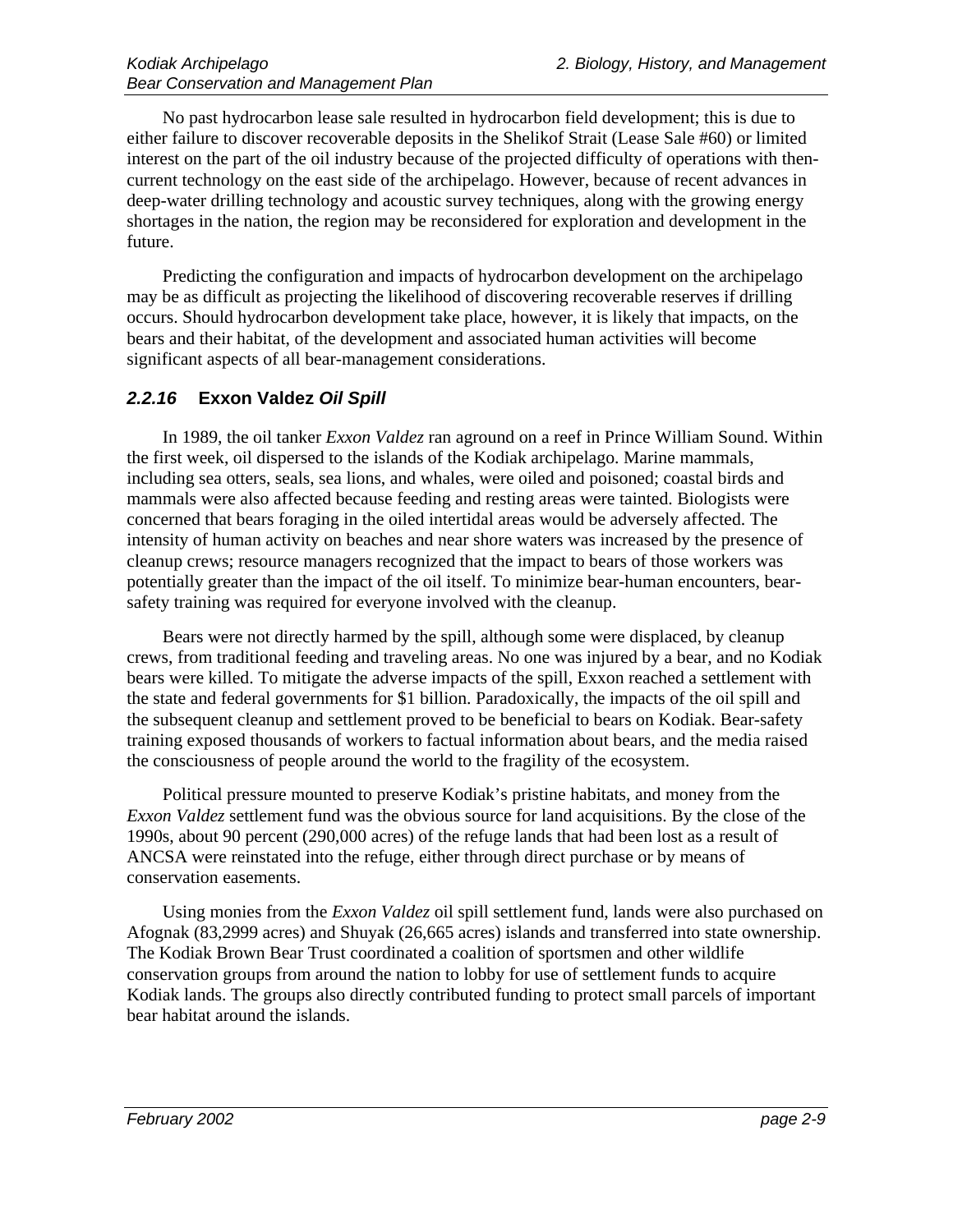### **2.2.17 Bear Viewing**

Although hunting continued to be the most popular human use of bears on Kodiak in the early 1990s, the area was experiencing an expansion of bear viewing and bear photography. The publicity the islands and the bears received during and after the oil spill and growth of statewide tourism motivated people to come and see the bears in their natural habitat. To address this public demand, a bear-viewing program was administered by KNWR in 1990. The program was cancelled after 1994 because of a legal challenge to the procedures used in awarding the

bear-viewing concession. Biologists studied bear-human interactions at the viewing areas and concluded that bears could tolerate viewing programs as long as the human activities were predicable and restricted to specific areas (Wilker and Barnes 1998).

Given the importance of the subject of bear viewing, a significant portion of chapter 6 (see section 6.6) is devoted to a discussion and recommendations on the topic.

#### **2.3 Current Kodiak Bear Management**

Kodiak archipelago bear research, management, and habitat protection are done cooperatively by ADF&G and USFWS.

Primary authority for managing the bears rests with ADF&G. The mission of ADF&G's Division of Wildlife Conservation is to conserve and enhance Alaska's wildlife and to provide for a wide range of uses for the greatest benefit of current and future generations. The specific objectives for management of Kodiak bears are

- to maintain a stable Kodiak bear population that will sustain an annual harvest of 150 bears, composed of at least 60 percent males;
- to maintain diversity in the sex and age composition of the bear population, with adult bears of all ages represented in the population and in the harvest; and
- to limit human-caused mortality of female bears to a level consistent with maintaining maximum productivity.

Kodiak bear population estimates were developed for nine study areas with the intensive aerial survey technique. This technique is a modification of the capture-recapture methods that initially used radio-collared bears to determine the chance of seeing bears in different types of terrain and vegetation (observability). Aerial transects are then flown within the study area to count bears, and total counts are multiplied by the observability factors to derive population estimates. Surveys are conducted in the spring, immediately following the bear-hunting season, prior to spring green-up and after most bears have emerged from their dens. At least one of the nine study areas is surveyed each year, and attempts are made to resurvey each area within five to seven years.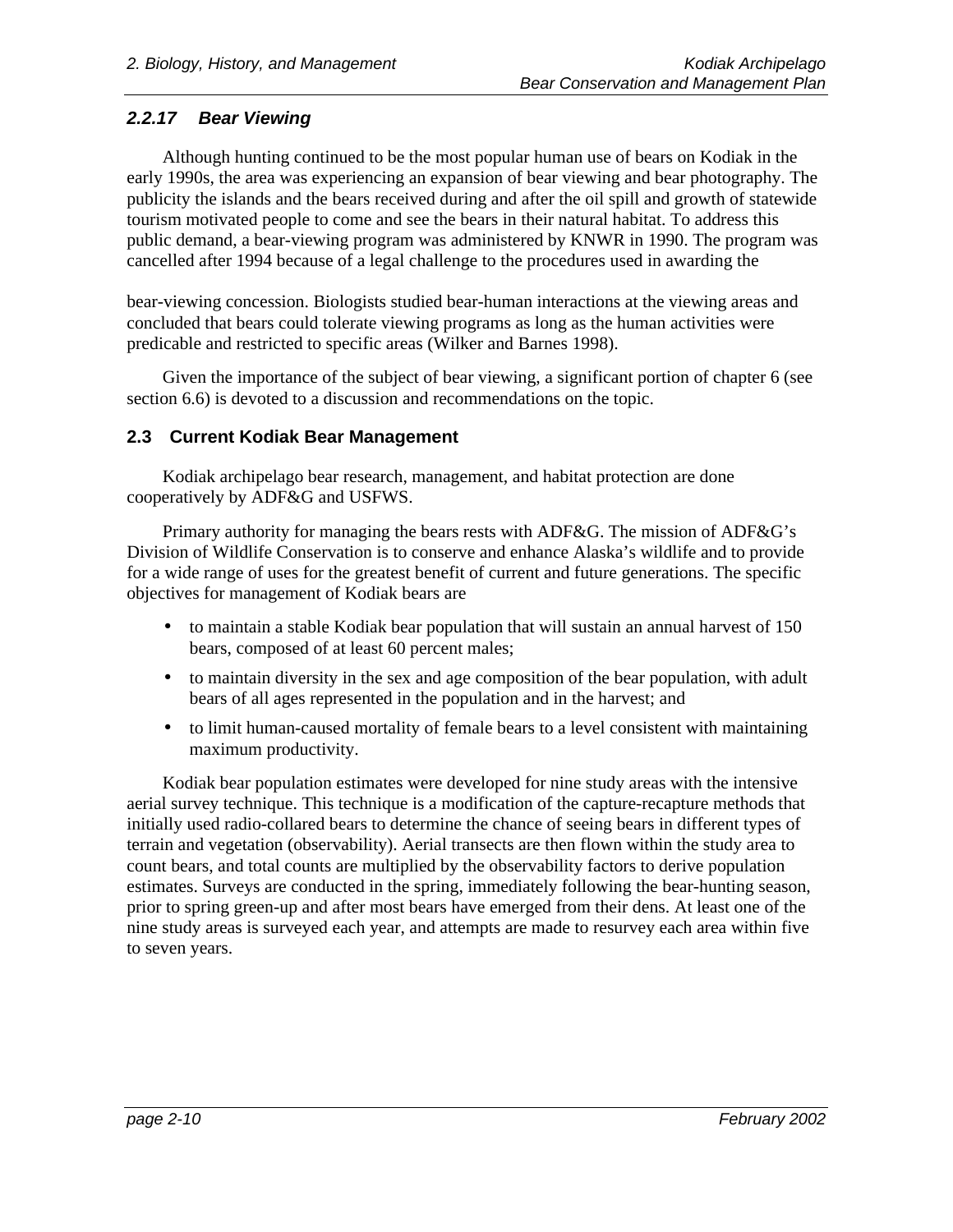#### **2.3.1 Kodiak National Wildlife Refuge**

U.S. Fish & Wildlife Service, in managing KNWR, is primarily responsible for managing the habitat on the refuge; it is also charged with management of bears and their habitat in their natural diversity. ANILCA states the following:

The purposes for which the Kodiak National Wildlife Refuge is established and shall be managed include

- (i) to conserve fish and wildlife populations and habitats in their natural diversity including, but not limited to, Kodiak bears, salmonids, sea otters, sea lions, and other marine mammals and migratory birds;
- (ii) to fulfill the international treaty obligations of the United States with respect to fish and wildlife and their habitats;
- (iii) to provide, in a manner consistent with the purposes set forth in subparagraphs (i) and (ii), the opportunity for continued subsistence uses by local residents; and
- (iv) to ensure, to the maximum extent practicable and in a manner consistent with the purposes set forth in paragraph (i), water quality and necessary water quantity within the refuge.

#### **2.3.2 Hunting**

The current bear population is above the minimum level set by the state's current objectives, and it supports an annual harvest of approximately 160 Kodiak bears (69 percent males) each year under tightly controlled regulations. About 5,000 resident hunters apply each year for a chance at the 319 bear permits (107 in fall and 212 in spring) available to them. Hunters who are not residents of Alaska vie for some 153 permits (53 in fall and 100 in spring) and must hire professional guides, paying \$9,000–15,000 per hunt. Since 1997, a federally authorized subsistence hunt allows issuance of as many as 11 bear permits for the six Native communities on the Kodiak archipelago (see chapter 4, section 4.2). ADF&G currently manages the resource to accommodate an average annual human-caused mortality (from all sources) of no more than 6 percent of the known population.

#### **2.3.3 Bears Killed in Defense of Life or Property**

Bears may also be legally killed under the state's DLP provisions (5 AAC<sup>4</sup> 92.410). A person may legally kill a bear if that person did not provoke an attack or cause a problem by leaving food or garbage lying around, and if that person has done everything else practical to protect life or property. Property is defined as a dwelling, means of travel, pets, or other valuable property necessary for livelihood or survival. A bear killed under DLP provisions must be reported immediately, and the hide and skull must be given to the state. Reporting rates for DLP mortalities are unknown, but suspected to be less than 50 percent of the actual kill.

During the summer of 1999, when the population of bears on Kodiak was at a historic high, as many problem bears (eight) were killed near the city of Kodiak as had been killed in the

 $\overline{a}$ 4 Alaska Administrative Code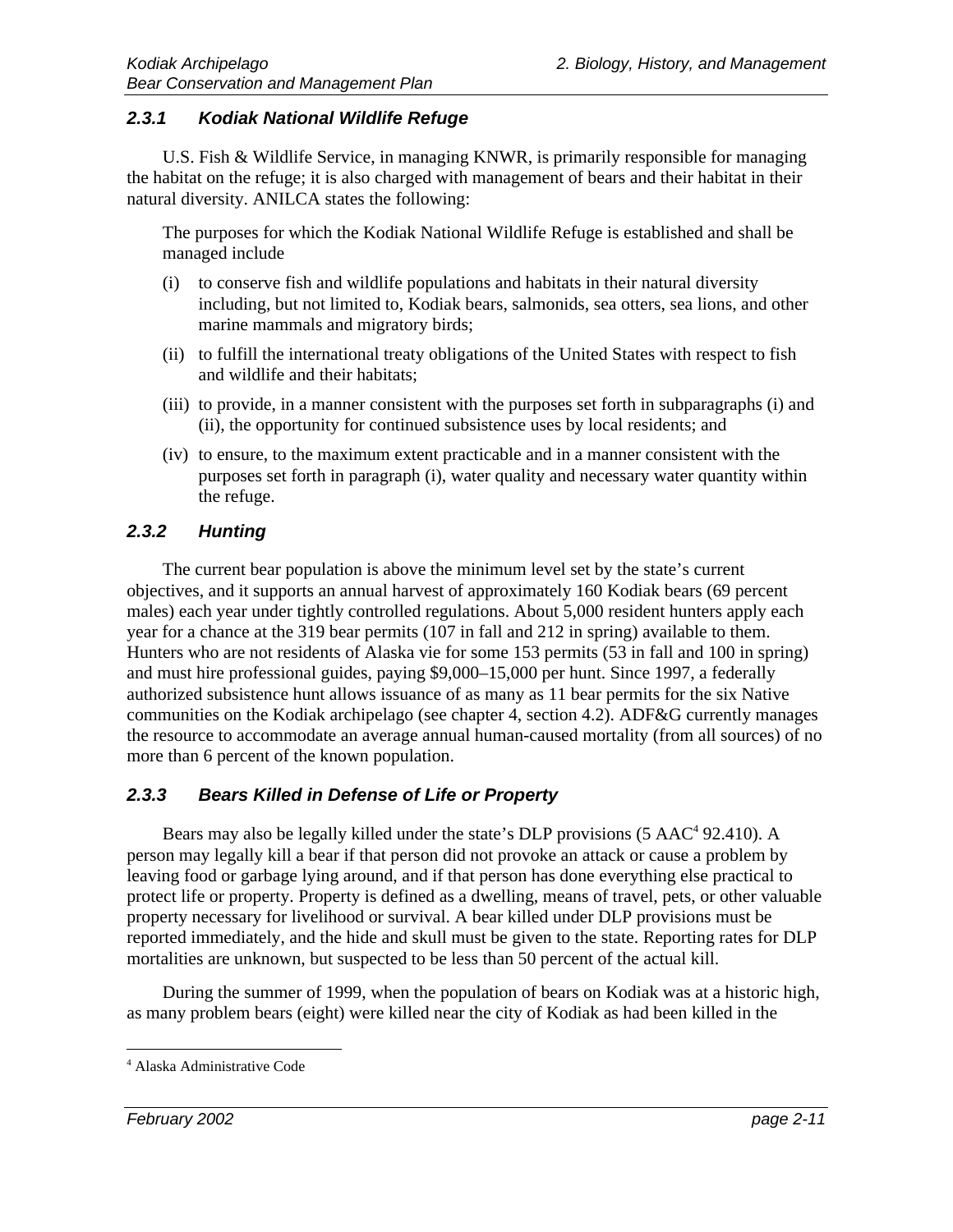previous nine years combined. Kodiak Island villages also had more bear problems than ever, and deer hunters reported a dramatic increase in bear encounters islandwide, including the first fatal mauling in more than 60 years. The rash of bear confrontations was probably caused by a disastrous failure of berries, on which the bears depended for food in early August. Some of the worst winter weather in 40 years struck the island during the winter of 1998–99 and damaged the berry bushes so severely that they could not produce fruit. In their search for food, some bears found garbage, livestock, and dog food, bringing bears in close contact with people.

# **2.3.4 Changing Public Involvement**

The reaction to these bear encounters by residents, visitors, and government agents reflected the increased tolerance and knowledge of the populace. Kodiak residents requested and received bear-education programs for school children, for public television and radio, and for ethnic groups. Waste management was enhanced by installation of bear-resistant dumpsters in rural areas on the Kodiak road system and by increased enforcement of litter laws. A previously installed electric fence around the community landfill was reinforced, vegetative cover within the fence was removed, and garbage was buried more frequently (see Appendix N). Deer and elk hunters were alerted to the potentially dangerous situation. When the fatal mauling occurred, media were quick to point out the hunter's errors rather than to blame the bear; law enforcement and wildlife officials did not hunt or kill the bear responsible for the mauling. All in all, the community pulled together to address the problems and everyone, including the bears, benefited.

Most of the people of Kodiak are proud of the fact that they live with the largest bears, and one of the densest populations of bears, in the world. They are willing to take an active role in ensuring continued coexistence. This increased ownership of the bears also resulted in a call to have a citizens advisory committee work closely with ADF&G, with the cooperation of KNWR, to develop this management plan addressing the wide variety of issues—including hunting, habitat, and viewing—that impact bears.

# **2.4 The Archipelago's Residents**

The archipelago is also home for about 14,000 people, all residing in coastal areas. The City of Kodiak and associated road-connected communities include almost 13,000 people, with most of the remainder of the population residing in the six villages on Kodiak and Spruce islands. During the summer, the human population increases dramatically and disperses throughout coastal areas. Remote cabins and lodges are used in support of commercial fishing and recreational activities. Human use of inland areas is usually transient, with the exception of Afognak Island where extensive logging has been conducted for the past 25 years.

Kodiak bears contribute to Kodiak's economy by providing hunting, viewing, and other opportunities to enjoy wildlife and recreational pursuits in an unmolested natural setting. Along with Kodiak's commercial and sport fisheries, these activities, contribute to every aspect of the area's economy, including tourism, lodging, transportation, and related professions such as guiding. In fact, most businesses and jobs in Kodiak benefit directly or indirectly from the conservation of Kodiak bears and their habitat.